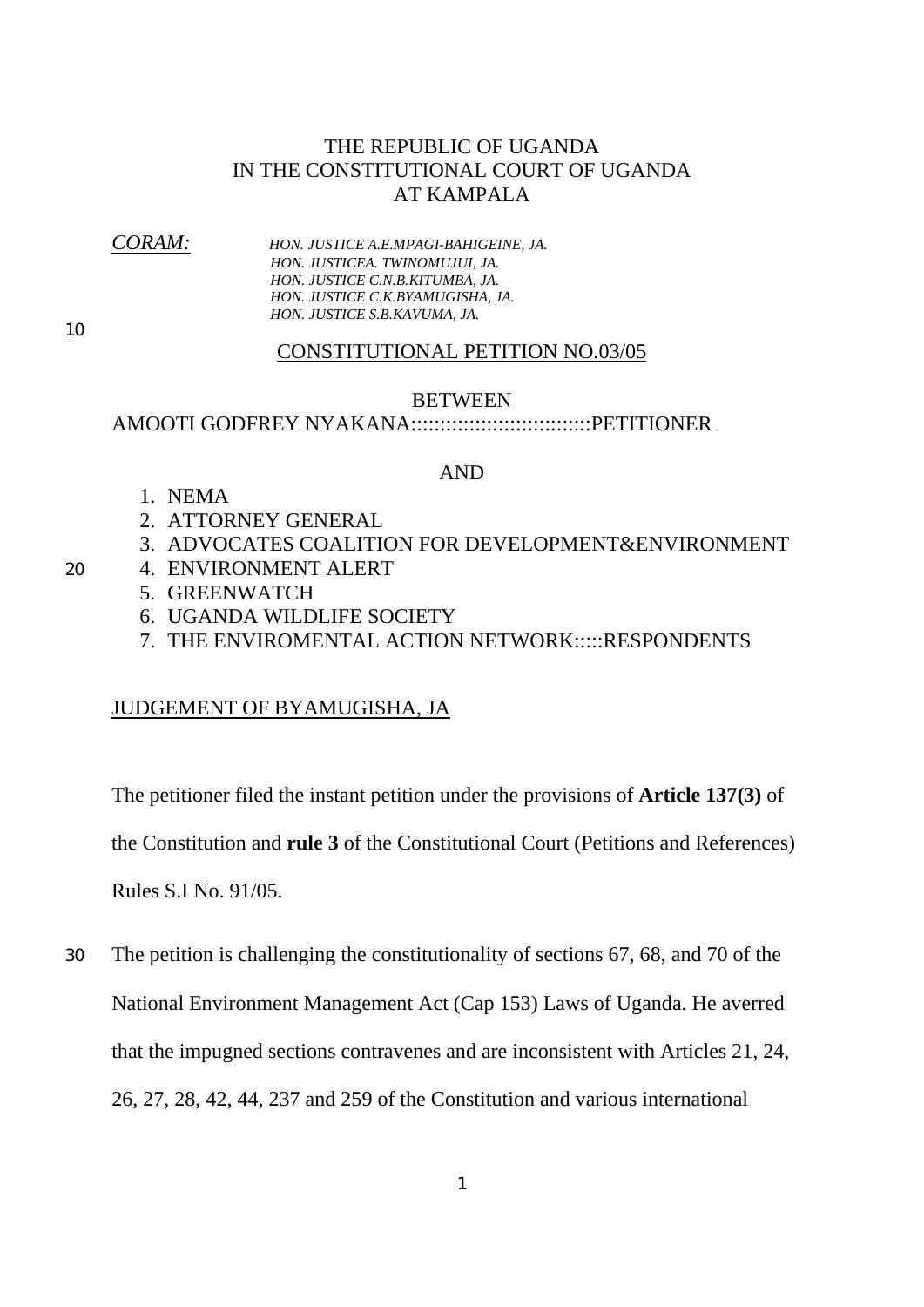Human Rights Conventions and Instruments entrenched in the Constitution under Articles 20 and 45 of the Constitution.

The petitioner sought one declaration and orders for redress.

10

The petition was opposed by the first and second respondents who filed answers to the effect.

The facts which led to the filing of the petition are not in dispute. The petitioner is the proprietor of land comprised in LRV 3148 Folio 2 Plot 8 Plantation Road Bugolobi, a Kampala suburban. He obtained the title in 2004 to construct a residential house on the plot. He obtained the necessary approvals and commenced the work.

In June 2004 the first respondent through its inspectors carried out an inspection of Nakivubo wetland located in Nakawa Division. The inspectors found that the petitioner was constructing a house within a wetland.

The first respondent issued a restoration order which was served on the petitioner's foreman on the  $20<sup>th</sup>$  July 2004. The order required the petitioner to comply with the conditions stated therein within a period of 21 days. He failed to do so and his unfinished building was demolished on  $8<sup>th</sup>$  January 2005-hence this petition.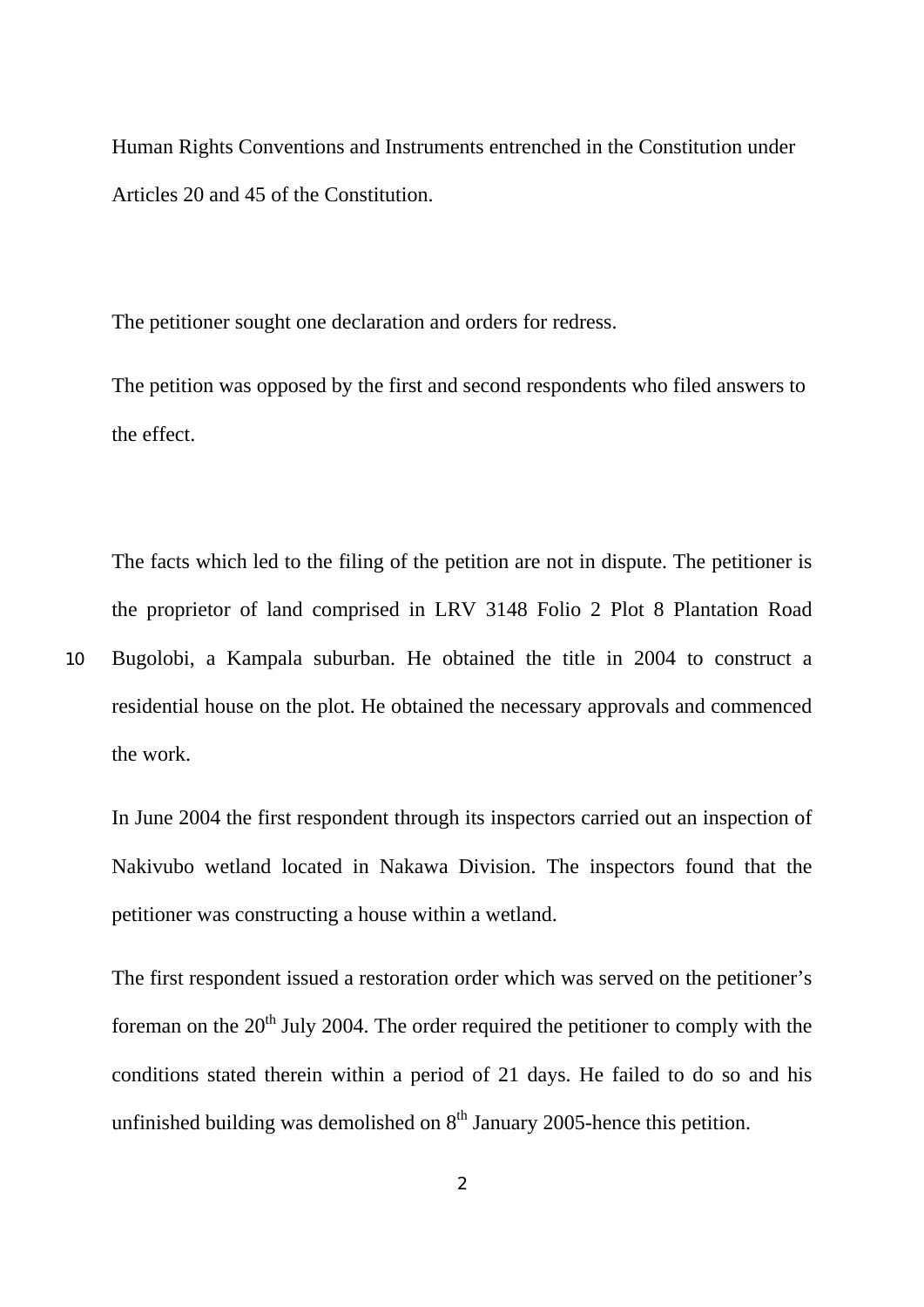The parties agreed on one issue namely

Whether sections 67, 68 and 70 of the Nema Act are inconsistent or contravenes

Articles 21, 22, 24, 26, 27, 28, 43, 237, and 259 of the Constitution.

I shall first set out the articles of the Constitution and provisions of the Neema Act

that require interpretation.

**Article 21** of the Constitution provides as follows:

*"(1) All persons are equal before the law in all spheres of political, economic, social and cultural life and in every other respect and shall enjoy equal protection of the law.* 

10

*(2)Without prejudice to clause (1) of this article, a person shall not be discriminated against on the ground of sex, race, colour ethnic origin, tribe, birth, creed or religion, social or economic standing, political opinion or disability.* 

*(3)For the purposes of this article "discriminate" means giving different treatment to different persons attributable only or mainly to their respective descriptions by sex, race, colour, ethnic origin, tribe, birth, creed or religion, social or economic standing, political opinion or disability.* 

20

*(4)………………………"* 

**Article 24** states that: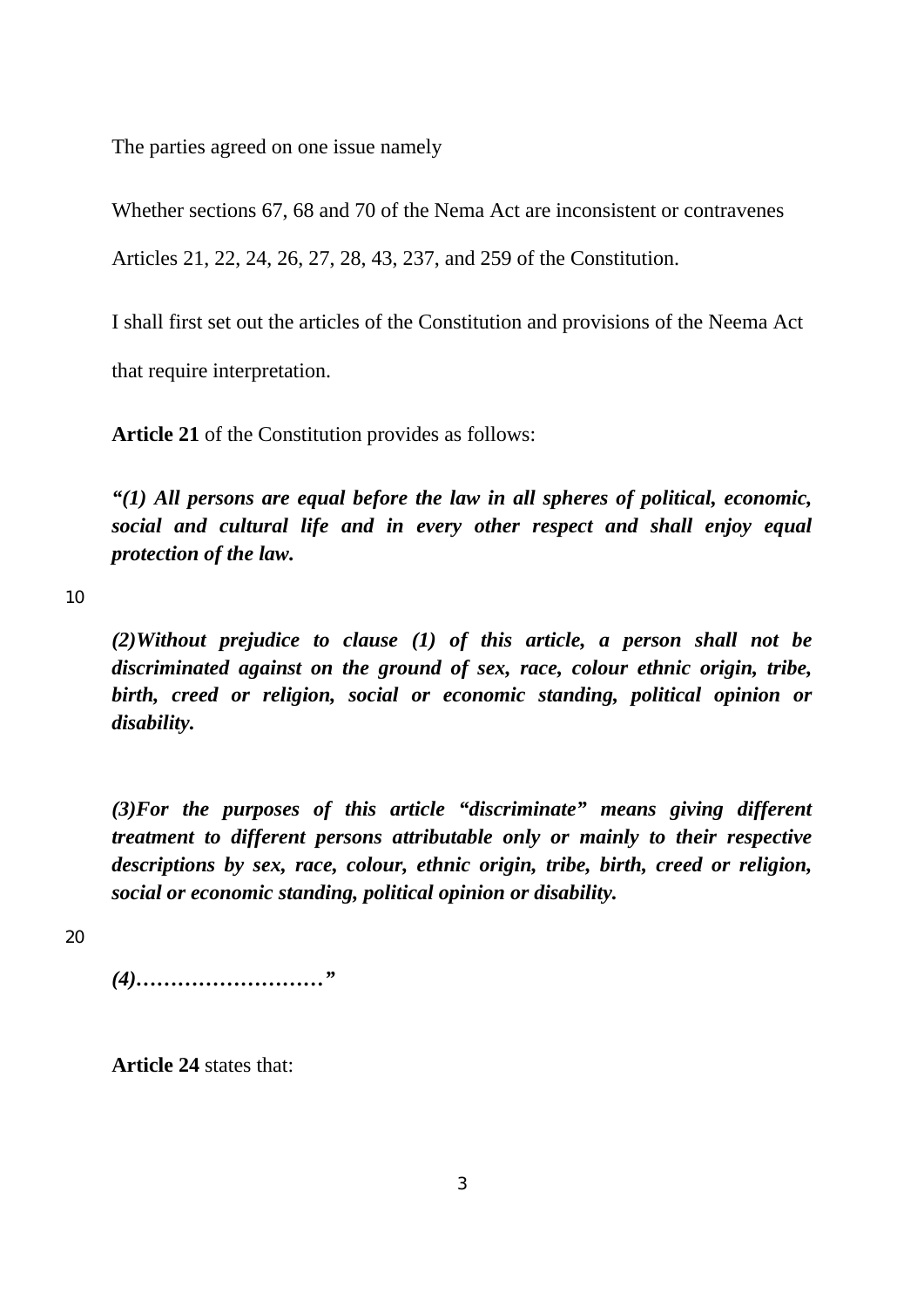*"No person shall be subjected to any form of torture or cruel, inhuman or degrading treatment or punishment".* 

**Article 26** is couched in the following terms:

*"(1) Every person has a right to own property either individually or in association with others.* 

*(2) No person shall be compulsorily deprived of property or any interest in or right over property or any interest in or right over property of any description except where the following conditions are satisfied-* 

10

*(a) the taking of possession or acquisition is necessary for public use or in the interest of defence, public safety, public order, public morality or public health; and* 

*(b) the compulsory taking of possession or acquisition of property is made under a law which makes provision for-* 

*(i) prompt payment of fair and adequate compensation, prior to the taking of possession or acquisition of the property; and* 

20 *(ii) a right of access to court of law by any person who has an interest or right over the property".* 

Part of **Article 28** provides thus:

Right to a fair hearing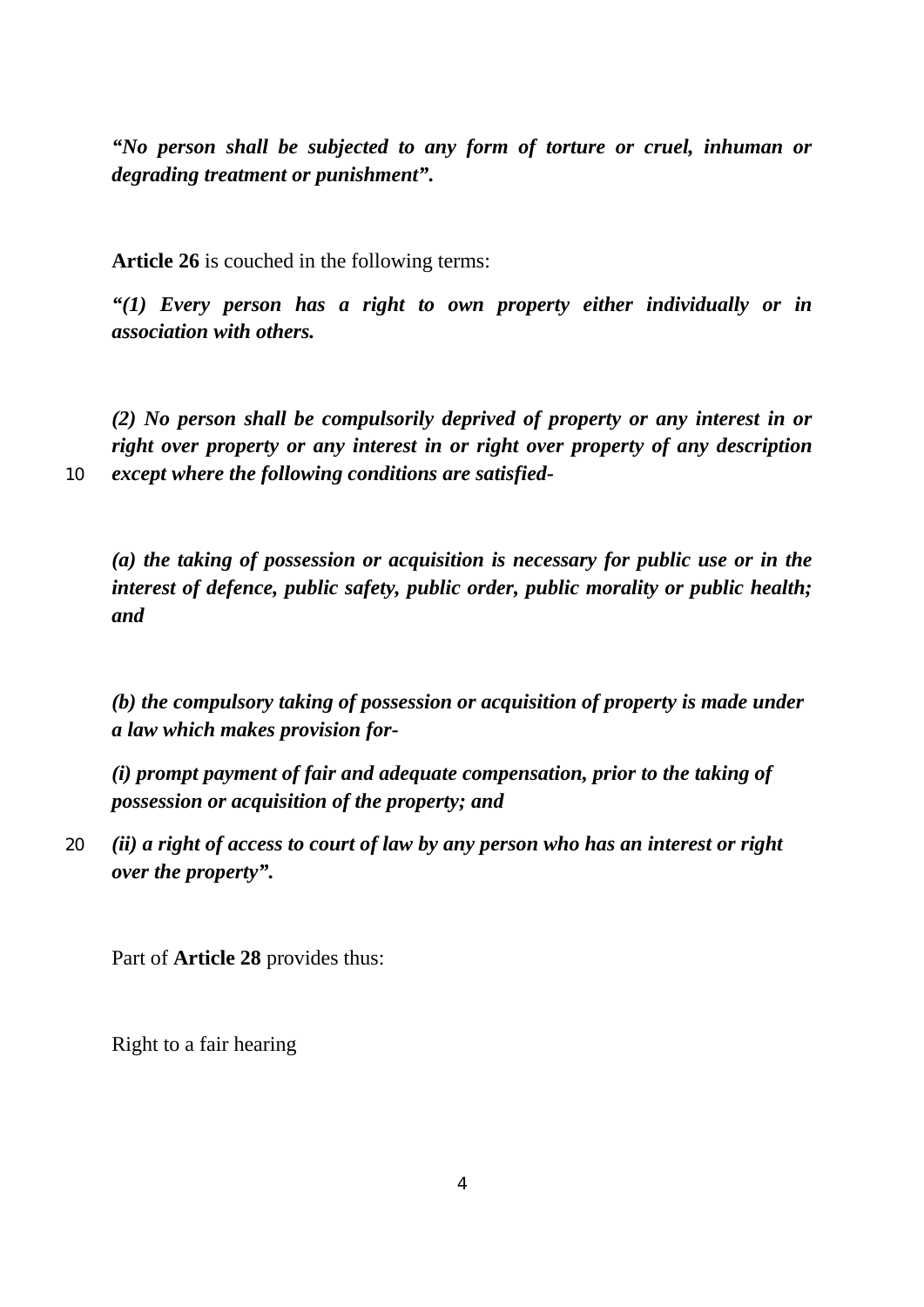*"(1) In the determination of civil rights and obligations or any criminal charge, a person is entitled to a fair, speedy and public hearing before an independent and impartial court or tribunal established by law."* 

**Article 43** also provides that:

*"(1) In the enjoyment of the rights and freedoms prescribed in this Chapter, no person shall prejudice the fundamental or other human rights and freedoms of others or public interest.* 

10

*(2)Public interest under this article shall not permit-* 

- *(a) political persecution;*
- *(b) detention without trial;*
- *(c) any limitation of the enjoyment of the rights and freedoms prescribed by this Chapter beyond what is acceptable and demonstrably justifiable in a free and democratic society, or what is provided in this Constitution."*

The provisions of *section 67* under which the environment restoration order was

20 made provides as follows:

> *"(1) Subject to the provisions of this Part, the authority may issue to any person in respect of any matter relating to the management of the environment and natural resources an order in this Part referred to as an environmental restoration order.*

*(2) An environmental restoration order may be issued under subsection (1) for any of the following purposes-*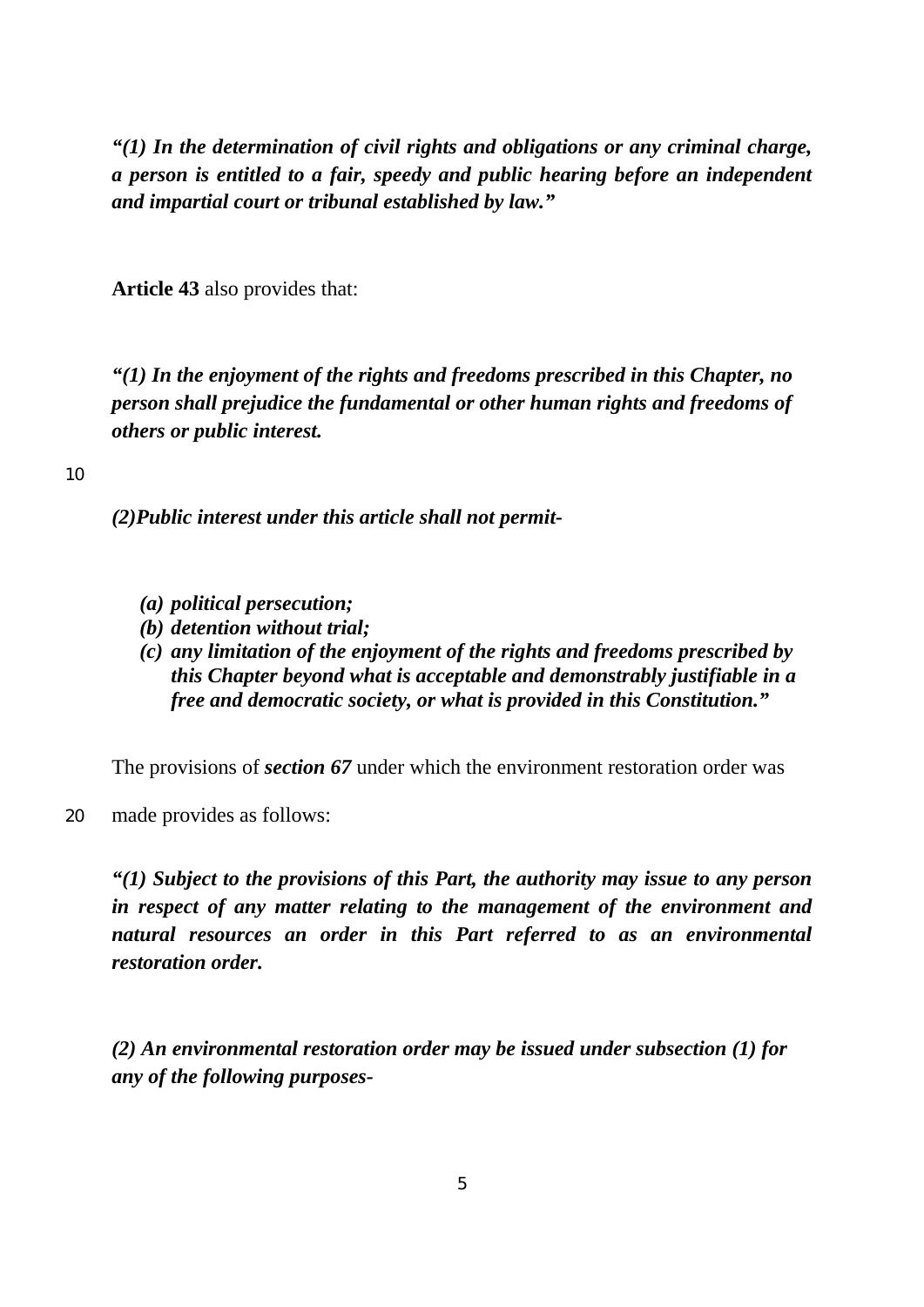*(a) Requiring the person to restore the environment as near as it may be to the state in which it was before the taking of the action which is the subject of the order;* 

*(b) Preventing the person from taking any action which would or is reasonably likely to do harm to the environment;* 

*(c) Awarding compensation to be paid by that person to other persons whose environment or livelihood has been harmed by the action which is the subject matter of the order;* 

10 *(d)…………* 

*(3)…………….* 

*(4)………………* 

*(5) In exercising its powers under this section, the authority shall-* 

*(a) have regard to the principles as set out in section 2;* 

*(b)explain the rights of the person, against whom the order is issued, to appeal to the court against that decision.* 

20

**Section 68** governs the service of the restoration order. It states:

*"(1) where it appears to the authority that harm has been done or is likely to be done to the environment by any activity by any person, it may serve on that person, an environmental restoration order requiring that person to take such action, in such time being not less than twenty one days from the date of the service of the order, to remedy the harm to the environment as may be specified in the order.*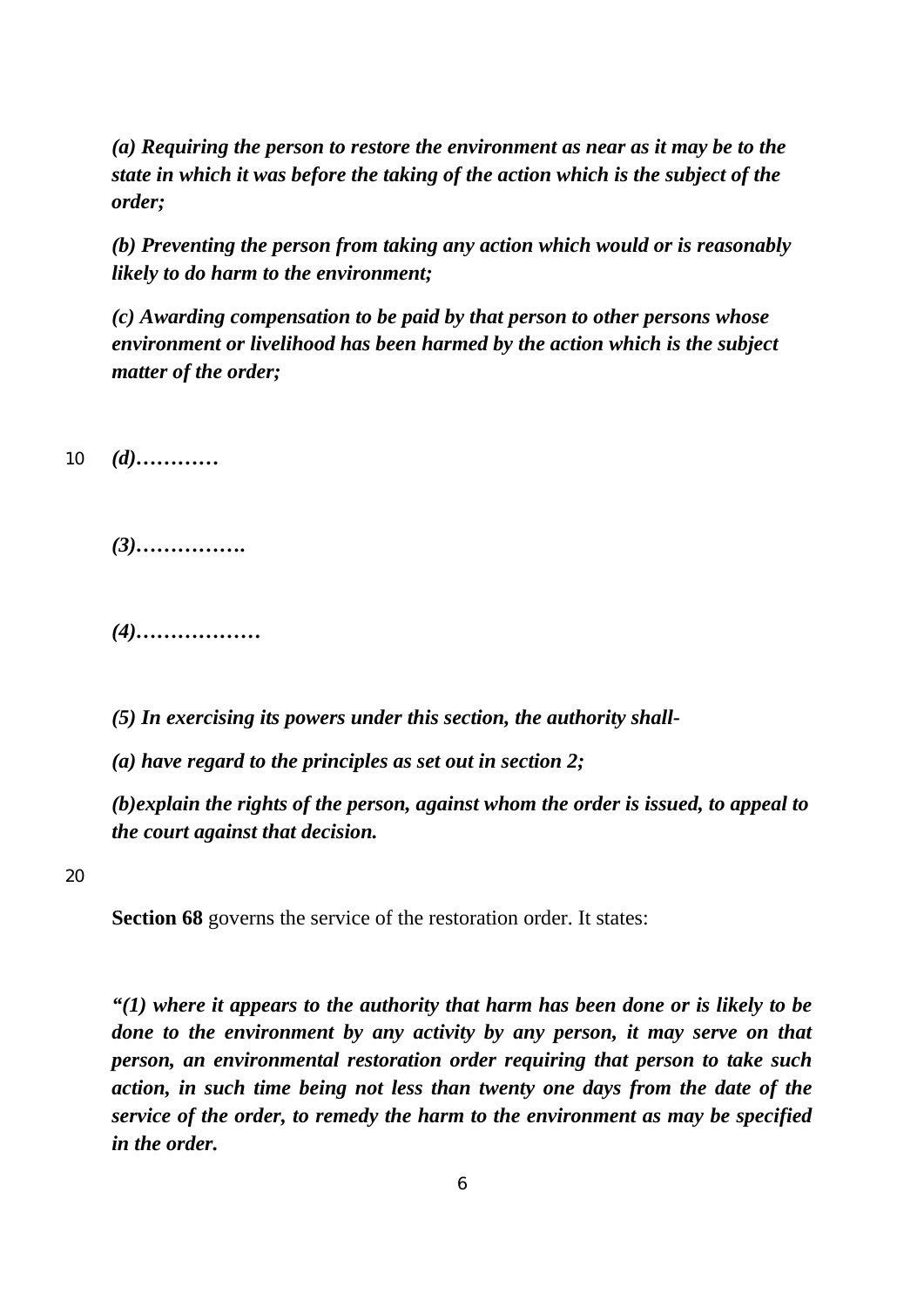*(2)……………. (3)……………. (4)…………… (5)………….. (6)………….* 

*(7)It shall not be necessary for the authority in exercising its powers under subsection (3) to give any person conducting or involved in the activity the subject of the inspection or residing or working on or developing land on which the activity which is the subject of the inspection is taking place, an opportunity of being heard by or making representations to the person conducting the inspection."* 

**Section 69** governs reconsideration of an environmental restoration order.

It provides as follows:

*"(1) At any time within twenty one days after service of the environmental restoration order, a person upon whom the order has been served may, by giving reasons in writing, request the authority to reconsider that order.* 

20

10

*(2) Where a written request has been made as provided for under subsection (1), the order shall continue in effect until varied, suspended or withdrawn under subsection (3) and, if varied, shall continue in effect in accordance with the variation.* 

*(3) Where a request has been made under subsection (1), the authority shall, within thirty days after receipt of the request, reconsider the environment restoration order and notify in writing the person who made the request of her or his decision on the order.*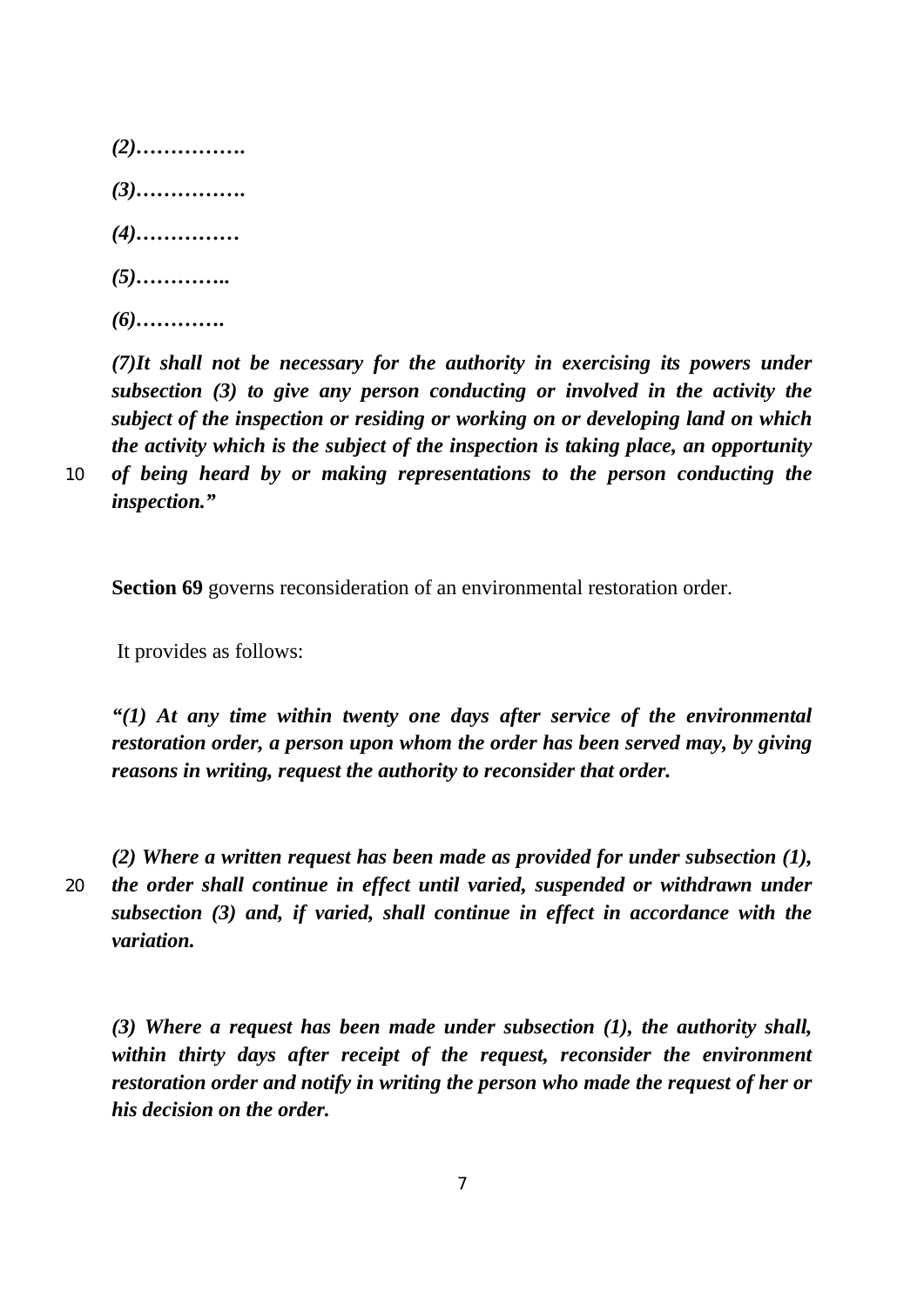*(4) The authority may, after reconsidering the case, confirm, vary, suspend or withdraw the environmental restoration order.* 

*(5)The authority shall give the person who had requested a reconsideration of an environmental restoration order the opportunity to be heard orally before a decision is made".* ( Emphasis added).

Counsel for all the parties addressed court orally and they also filed conferencing 10 notes.

Chapter 4 of the Constitution deals with protection and promotion of fundamental and other human rights and freedoms.

It is evident from these provisions that some rights and freedoms are absolute while others are subject to some limitations and qualifications.

Before dealing with the issue which was framed for our determination it is imperative to remind myself of the principles of constitutional interpretation which have been laid down by this Court and the Supreme Court.

In the case of *Attorney General v Silvatori Abuki –Constitutional Appeal No. 1/98(SC)* Oder JSC stated the principle thus: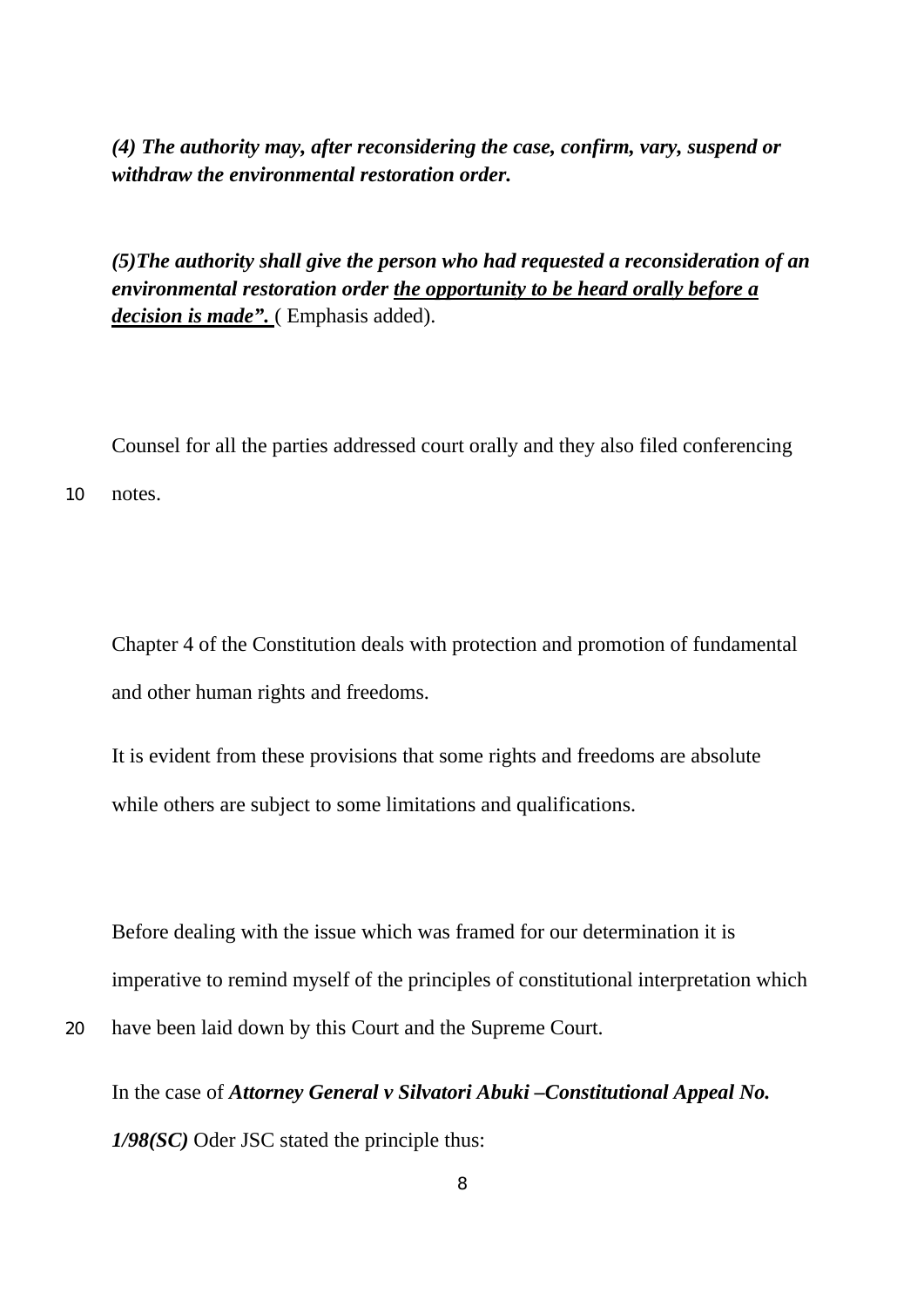*"The principle applicable is that in determining the constitutionality of legislation, its purpose and effect must be taken into consideration. Both purpose and effect are relevant in determining constitutionality of either an unconstitutional purpose or unconstitutional effect animated by an object the legislation intends to achieve. This object is realized through the impact produced by the operation and application of the legislation. Purpose and effect respectively, the sense of the legislation's object and ultimate impact are clearly linked if not indivisible. Intended and actual effect has been looked up for guidance in assessing the legislation's object and thus its validity. See* **The** 

#### 10 **Queen v Big Drug Mark Ltd 1996 CLR 332".**

In the case of *Ndyanabo vAttorney [2001] EA 495* the Court of Appeal of Tanzania stated the principles when it stated that

"In interpreting the Constitution the court is guided by the general principles that(i) the constitution was a living instrument with a soul and consciousness of its own,(ii)fundamental rights provisions had to be interpreted in a broad manner,(iii) there is a rebuttable presumption that legislation was constitutional, and(iv) the onus of rebutting the presumption rested on those who challenge the legislation's status save that, where those who supported a restriction on a fundamental right relied on a claw back clause, the onus was on them to justify the restriction."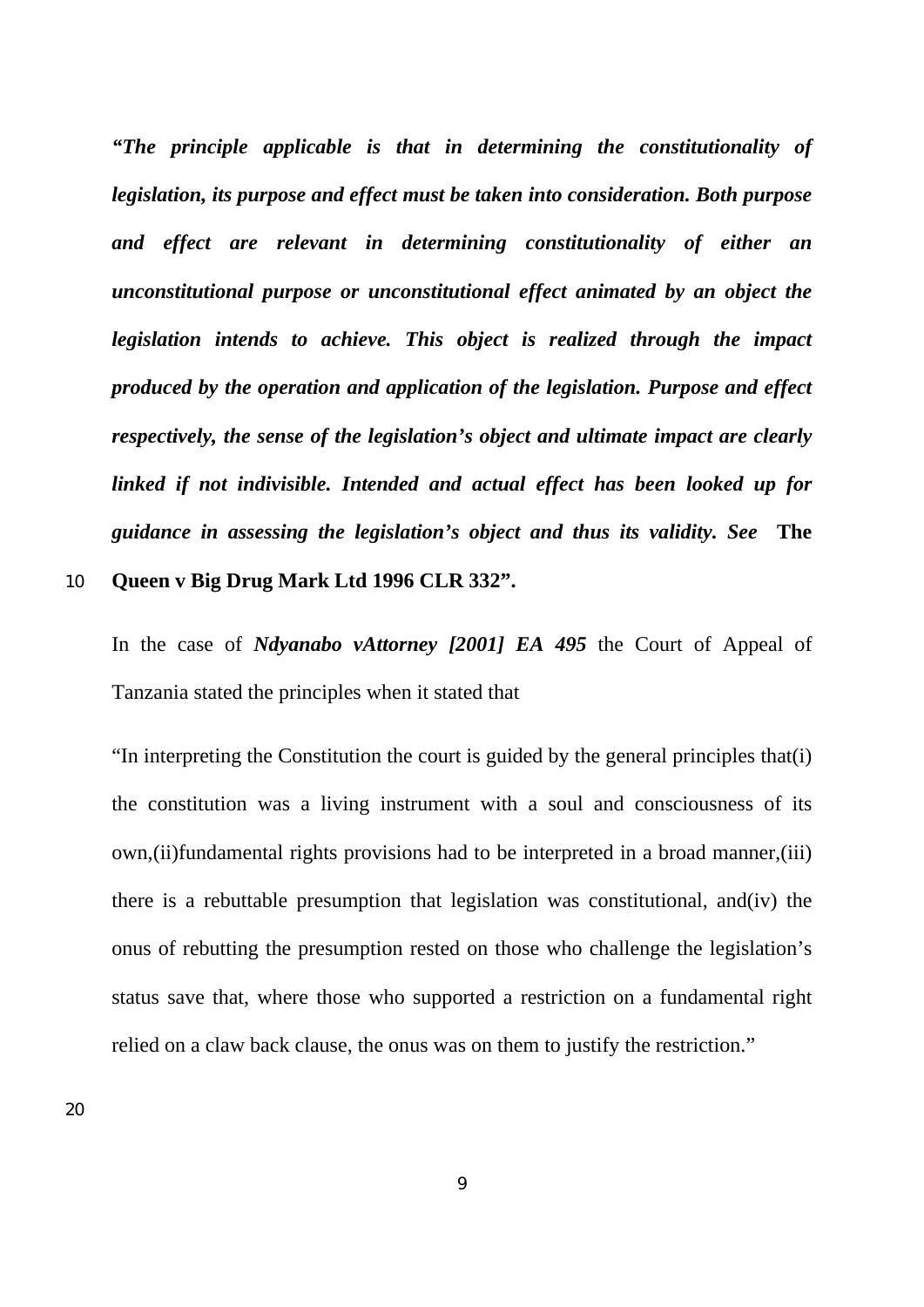What these two decisions establish is that if the purpose of an Act of Parliament is inconsistent with a provision of the Constitution, the Act or the provision being challenged shall be declared unconstitutional. Similarly, if the effect of implementing a provision of the Act is inconsistent with a provision of the Constitution, that provision of the Act shall be declared unconstitutional.

Mr Mbabazi and Bakiiza represented the petitioner while Mr Kakuru, Ms Akello and Mr Kalemera, State Attorney, represented the respondents.

10 In his submissions Mr Mbabazi stated that the property of the petitioner is protected by Article 26 of the Constitution and the demolition of the house affected his rights. He referred to article 28 which provides for fair hearing in the determination of civil disputes and contended that the petitioner was not accorded a fair hearing as the owner of the house.

He claimed that the petitioner was subjected to degrading and inhumane treatment and there was unequal application of the law in that the petitioner's neighbours have continued to develop their plots without any interference from the respondents.

He invited court to grant the orders sought together with orders for redress.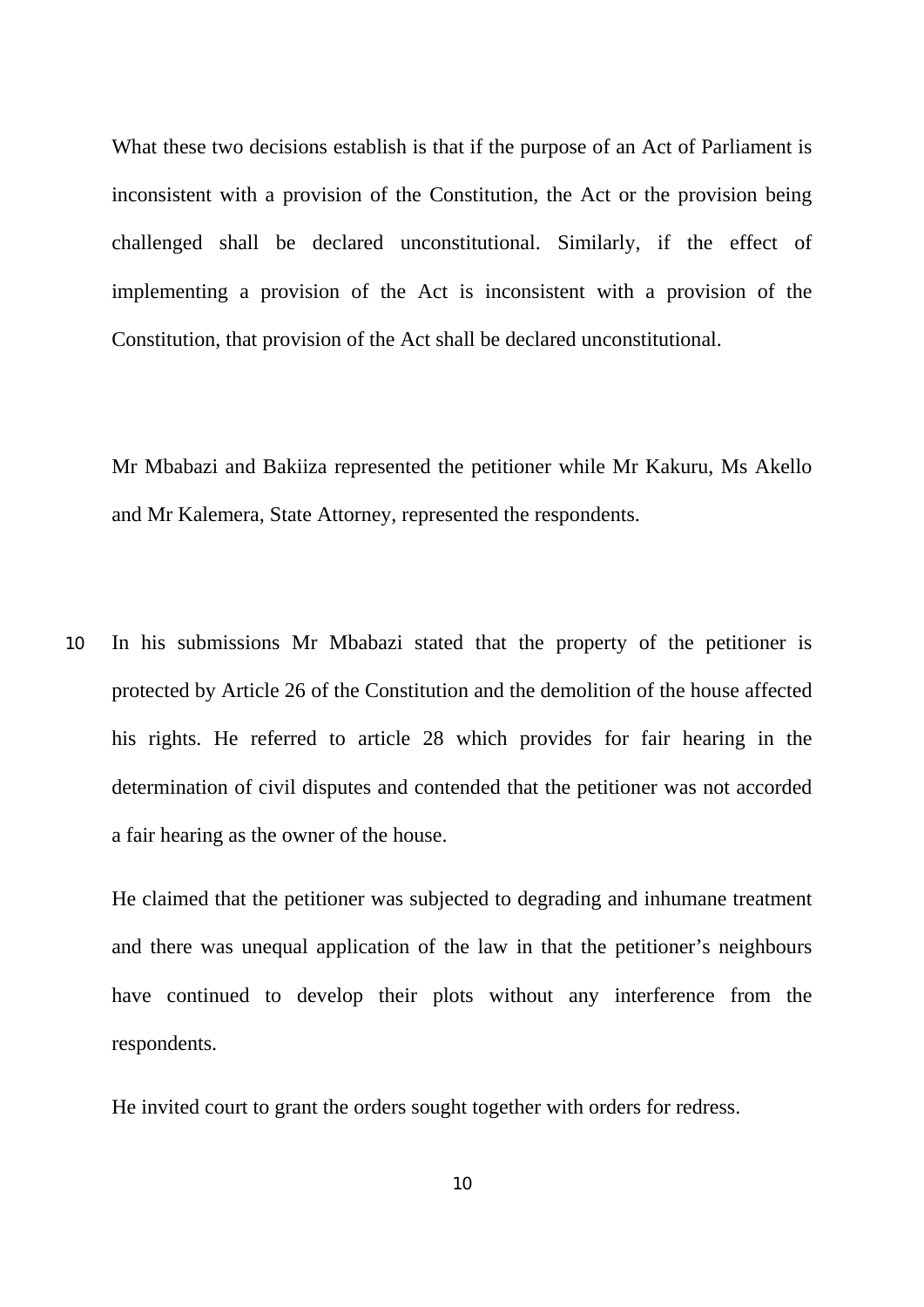In reply, Mr Kakuru opposed the petition and submitted that the petitioner was not deprived of his property and that ownership of property goes with duties and obligations. He pointed out that section 43 of the Land Act requires an owner of land to manage and utilize it in accordance with the Forest Act, the Mining Act, the National Environment Act, the Water Act, the Wildlife Act and any other law. He claimed that what was taken away from the petitioner was abuse of the land.

On the impugned sections, counsel submitted that section 68 gives a person who has been served with a restoration order 21 days to lodge a complaint and request for reconsideration of Nema's decision. The opportunity to be heard is embedded in section 69 which provides for oral hearing by a person who has been served with a restoration order.

He invited court to dismiss the petition.

10

Ms Akello submitted on behalf of the first respondent. She stated that Article 39 of the Constitution guarantees a clean and healthy environment. She pointed out Article 237 (2)(b) of the Constitution and section 44 of the Land Act make wetlands a public resource which must be protected.

20 On the restoration order learned counsel submitted that the  $1<sup>st</sup>$  respondent carried out an inspection and found that the petitioner was erecting a structure on a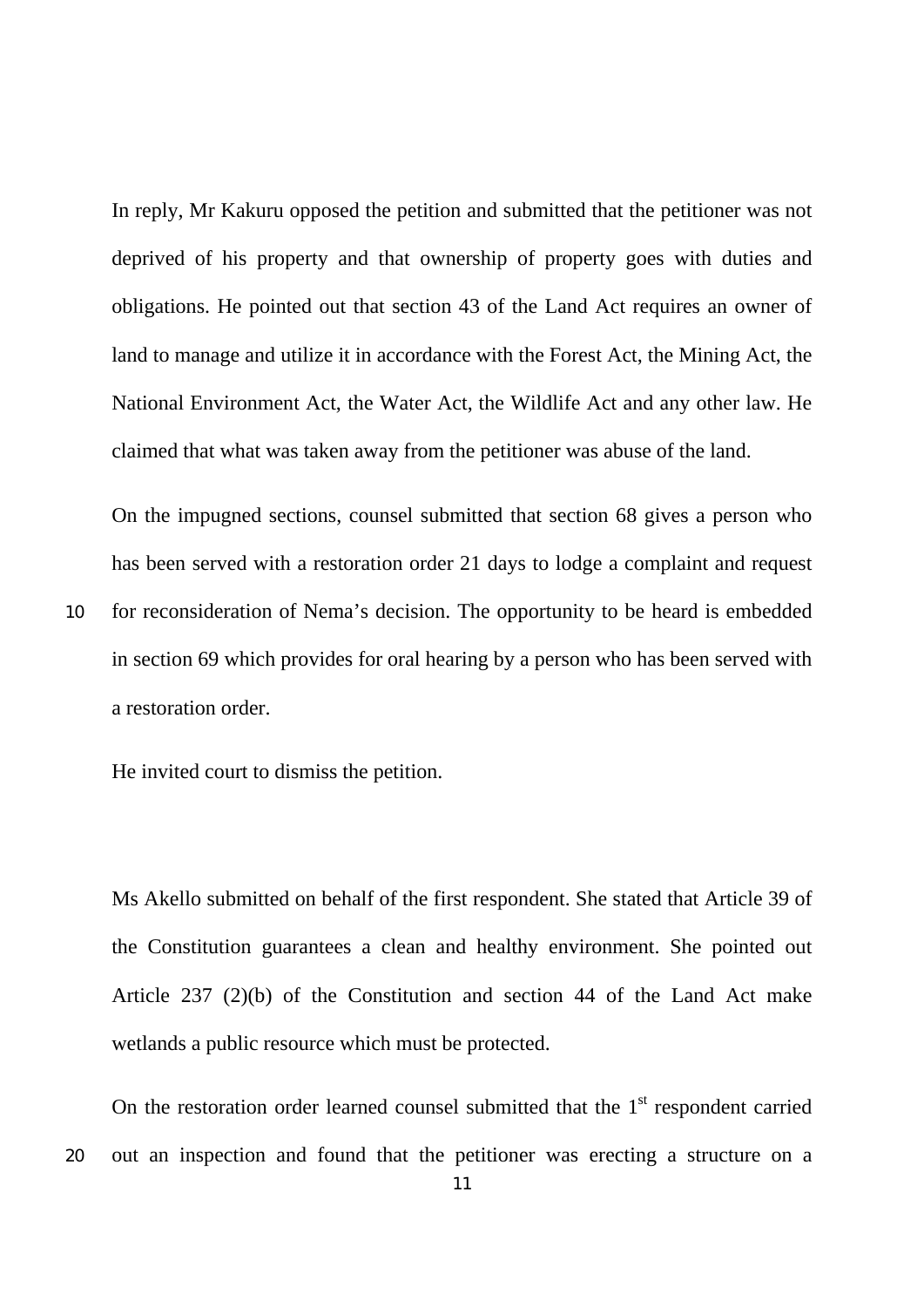wetland. She claimed that the petitioner knew about the restoration order and he was also called at a sensitization meeting. She, too, pointed out that section 69 provides for a hearing.

She invited court to dismiss the petition.

10

20

Mr Kalemera associated himself with the submissions of counsel for the respondents and added that the right to own property is not absolute. He invited court to find that the impugned sections fall under Article 43 of the Constitution.

In order for the petitioner to succeed ,he has to show prima facie that the impugned sections are inconsistent with or contravene the articles of the Constitution which he cited. The purpose of the National Environment Act according to its preamble is:

# *"To provide for sustainable management of the environment; to establish an authority as a coordinating, monitoring and supervisory body for that purpose and for other matters incidental to or connected with the forgoing".*

The functions of the first respondent with regard to environment are set out in section 6 of the Nema Act. With regard to the wetlands *section 36* of the Act imposes restrictions on the use of wetlands and to carry out any activity on the wetlands requires written approval of the first respondent. The petitioner is not challenging the constitutionality of these restrictions. In my view, it is these restrictions which gave the first respondent power to carry out inspection on the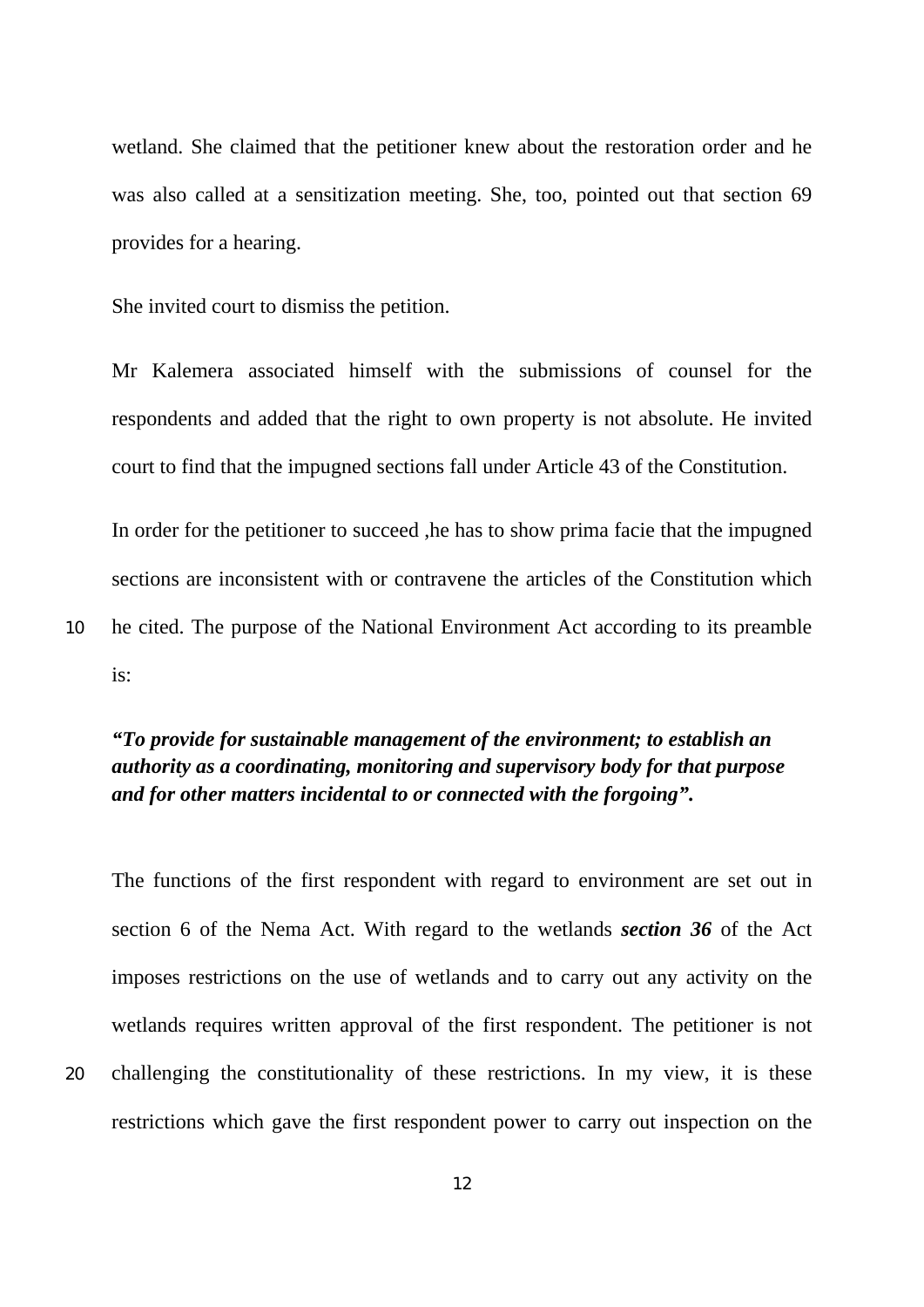petitioner's property to ascertain whether the activities he was carrying out on the land was in conformity with the provisions of the section- hence the service of the restoration order.

The restoration order is like a charge sheet that commences the prosecution of a person who is charged with a criminal offence. Normally a police officer does not give a hearing to a suspect before charging him or her.

The purpose of the Act is to give the first respondent power to deal with and protect the environment for the benefit of all including the petitioner.

10 The impugned sections in my view have in built mechanisms for fair hearing as is enshrined in Article 28.

On receipt of the restoration order, the petitioner had 21 days within which to make a presentation to the first respondent for a review or variation of its order. Procedures before any tribunal which is acting judicially should be fair and be seen to be so. The petitioner had to show that the procedures laid down in the sections are insufficient to achieve justice without frustrating the intention of the legislation. The petitioner failed to show that the safeguards contained in the impugned sections are insufficient to accord him or any one else a fair hearing.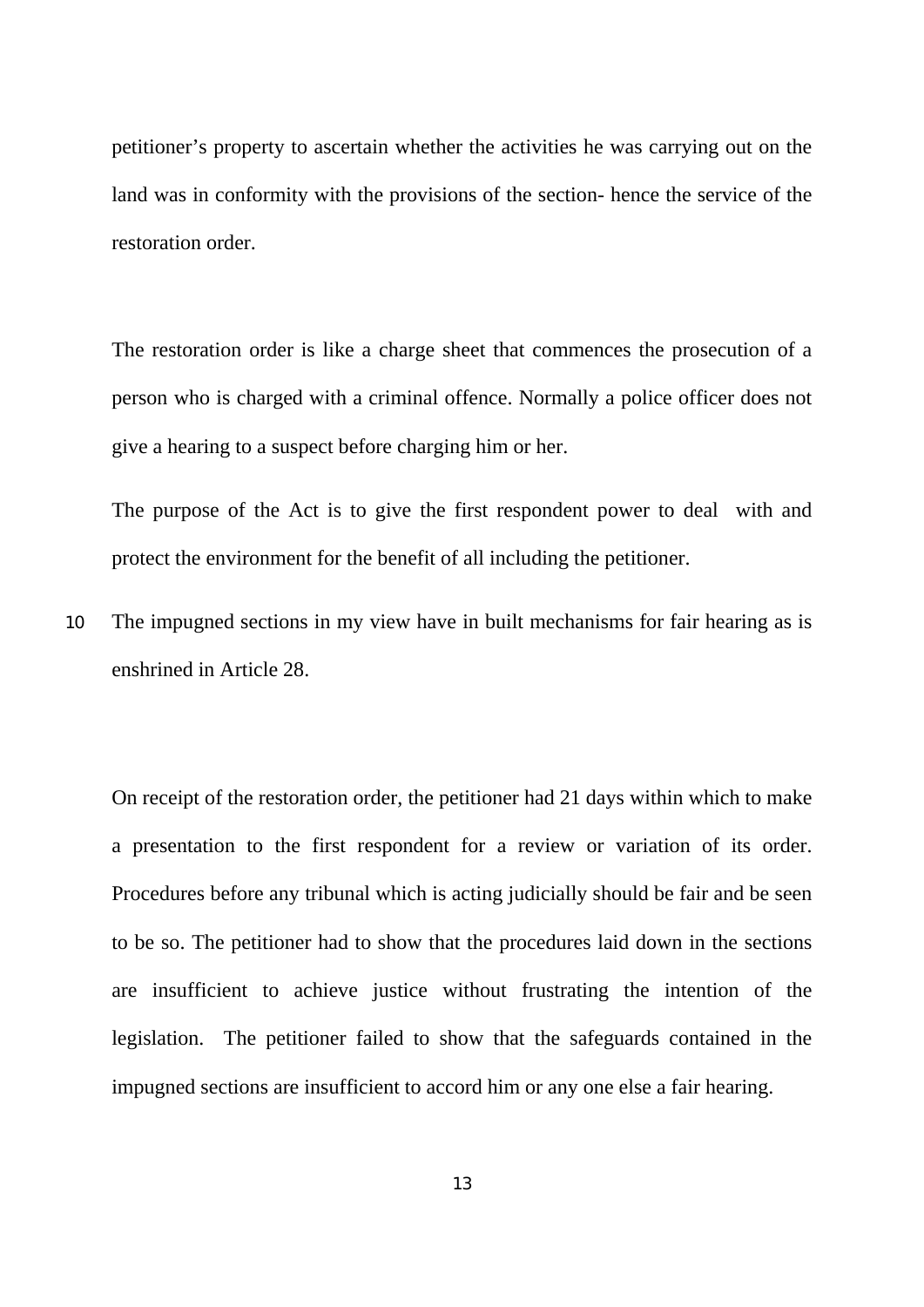I have not been persuaded that the petitioner's proprietary rights were infringed by the acts of the first respondent. What was taken away from him was misuse of the land and this was done to protect the environment.

I am not satisfied on the evidence before us that the petitioner made out a case on which this court can grant the declarations he sought.

Consequently the petition is dismissed with costs to the respondents.

**Dated at Kampala this…09th ….day of…November…..2009.** 

#### 10 **C.K.Byamugisha Justice of Appeal**

## **JUDGMENT OF HON HUSTICE A.EN.MPAGI-BAHIGEINE, JA**

I have read the judgment prepared by C.K.Byamugisha, JA. I entirely agree with her reasoning and would only add for emphasis that such wetlands could not be granted to private individuals/entities because the State holds such natural resources in trust for the citizenry and they must be preserved for the public benefit, in this case to protect the environment.

20 The petitioner would not be entitled to any redress. Since my Lords A.Twinomujuni, C.N.B.Kitumba and S.B.K.Kavuma JJA all agree the petition stands dismissed with costs to the respondents as proposed in the lead judgment.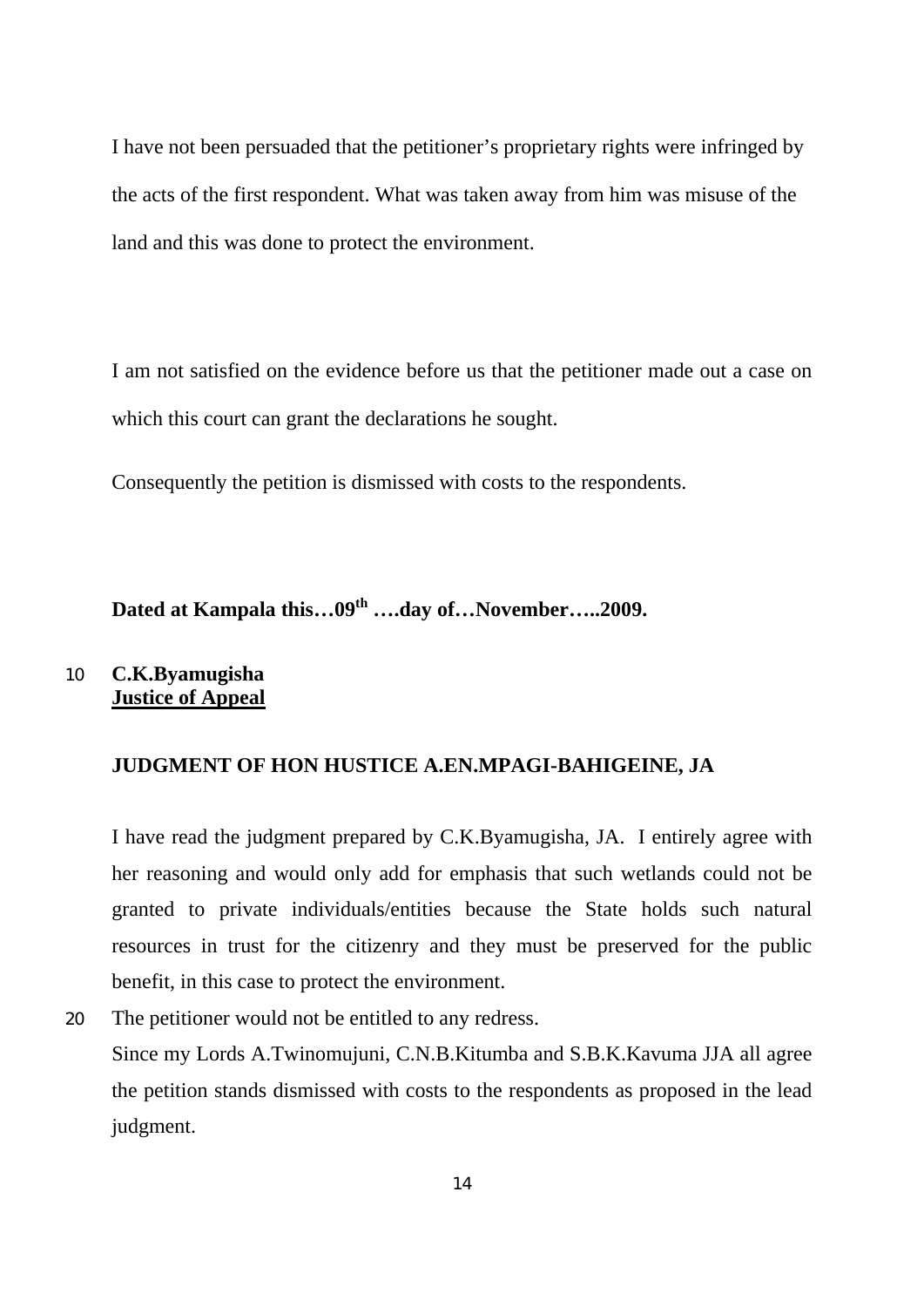Dated at Kampala this …...09<sup>th</sup> …….day of …….November……2009

HON. JUSTICE A.E.N.MPAGI-BAHIGEINE, JUSTICE OF APPEAL

## **JUDGMENT OF TWINOMUJUNI, JA**

I have had the benefit of reading the judgment, in draft, of Hon Justice C.K.Byamugisha, JA. I concur and I have nothing useful to add.

10

Dated at Kampala this …09<sup>th</sup> …day of ……**November**…….2009

HON JUSTICE AMOS TWINOMUJUNI, JUSTICE OF APPEAL

## **JUDGMENT OF C.N.B.KITUMBA, JA**

I have had the benefit of reading in draft the lead judgment of Byamugisha, JA.

I agree with her reasoning and conclusion that the petition lacks merit.

20 I would dismiss the petition with costs to the respondents.

Dated at Kampala this ………..<sup>09th</sup> ….day of …….**November**………. 2009

## C.N.B.KITUMBA, JUSTICE OF APPEAL

## **JUDGMENT OF S.B.K.KAVUMA, JA**

I have read, in draft, the lead judgment of Byamugisha, JA. I agree with that judgment, the reasoning and conclusions in it and the orders she proposes.